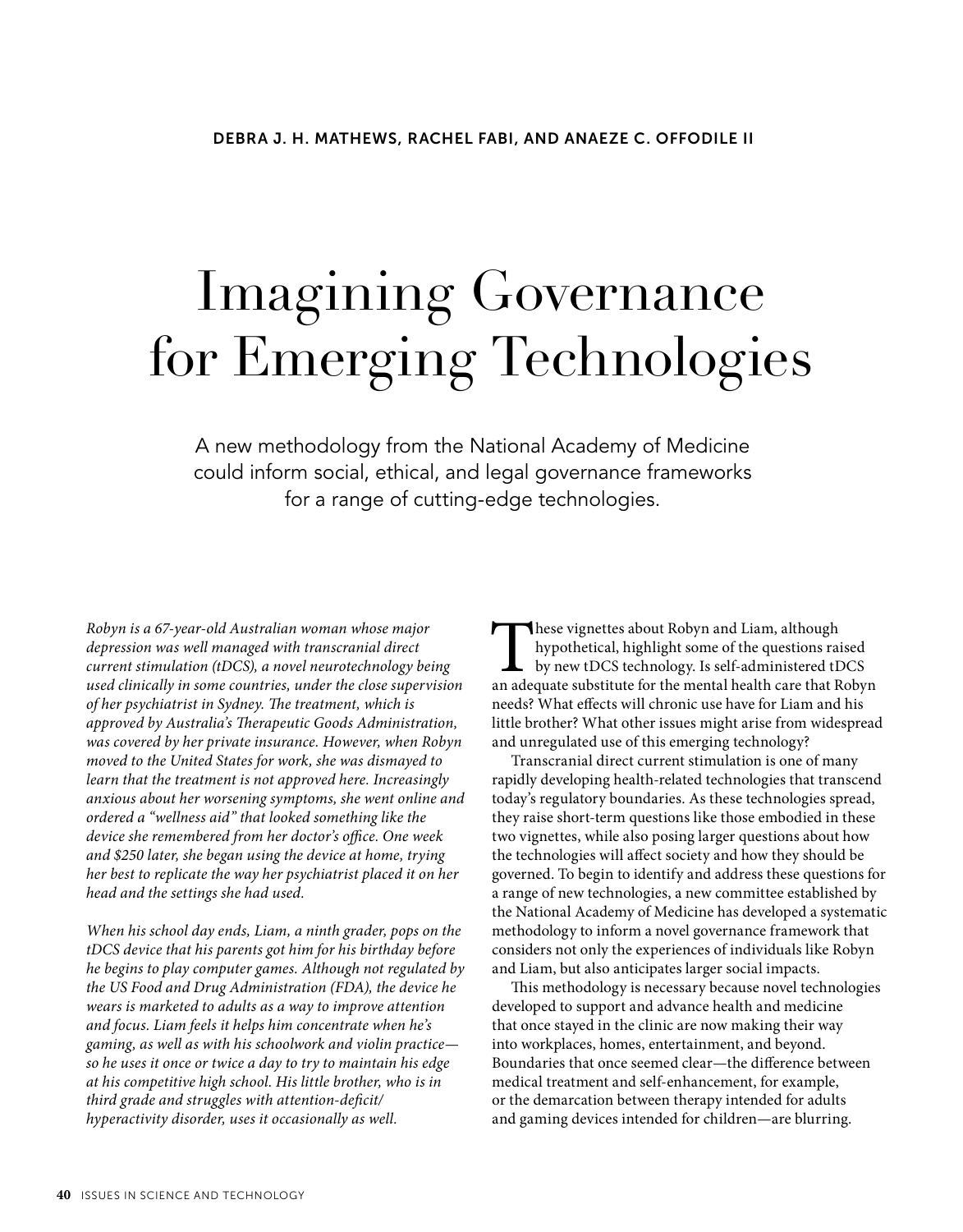Although neural technologies such as tDCS may someday have the potential to transform mental health care, their ease of use, low cost, and relatively low physical risk have led to broad availability and use with little oversight.

By expanding access to promising technologies and driving their rapid evolution, such sector-crossing diffusion could be beneficial. But it can also broaden and magnify complex social, legal, and ethical issues. And as these technologies evolve simultaneously in multiple settings, it will be nearly impossible to anticipate or attend to their impacts on individuals, groups, or society at large.

How should such technologies be regulated and governed? It is increasingly clear that past governance structures and strategies are not up to the task. What these technologies require is a new governance approach that accounts for their interdisciplinary impacts and potential for both good and ill at both the individual and societal level.

To help lay the groundwork for a novel governance framework that will enable policymakers to better understand these technologies' cross-sectoral footprint and anticipate and address the social, legal, ethical, and governance issues they raise, our team worked under the auspices of the National Academy of Medicine's Committee on Emerging Science, Technology, and Innovation in health and medicine (CESTI) to develop an analytical approach to technology impacts and governance. The approach is grounded in detailed case studies—including the vignettes about Robyn and Liam—which have informed the development of a set of guiding principles (see sidebar).

Based on careful analysis of past governance, these case studies also contain a plausible vision of what might happen in the future. They illuminate ethical issues and help reveal governance tools and choices that could be crucial to delivering social benefits and reducing or avoiding harms. We believe that the approach taken by the committee will be widely applicable to considering the governance of emerging health technologies. Our methodology and process, as we describe here, may also be useful to a range of stakeholders involved in governance issues like these.

#### **A boundary-crossing innovation ecosystem**

Innovation today occurs in a vibrant ecosystem that features rapid technological development, adoption, and evolution. Added to that is the availability of capital, the push and pull of market incentives amid regulatory gaps, and convergence with other novel technologies and capacities. Although this environment creates opportunities for transformative, positive changes in health and medicine, it can also generate equally transformative harms that are far-reaching, difficult to anticipate, and even more difficult to address once manifest.

Returning to the example of tDCS: although the technology could yield an accessible treatment for depression or chronic pain, it could take a more fraught path outside

the medical context. Imagine, for instance, if the criminal justice system were to require prisoners to use a more advanced version of the device for behavior management.

Given that current regulatory regimes focus largely on single sectors—for example, the FDA regulates drugs and medical devices—there is a clear need to develop governance frameworks for emerging medical technologies that span multiple sectors. Furthermore, regulatory regimes for health and medicine generally attempt to forestall individual harms rather than understand and prevent potential societywide harms. A framework for governance of developing technologies should intentionally drive toward societal benefit, instead of simply hoping it emerges from the market.

Considering how certain emerging technologies "muddle" efforts at governance, law and ethics scholars Gary Marchant and Wendell Wallach have written that these technologies "involve a complex mix of applications, risks, benefits, uncertainties, stakeholders, and public concerns. As a result, no single entity is capable of fully governing any of these

## What these technologies require is a new governance approach that accounts for their interdisciplinary impacts and potential for both good and ill at both the individual and societal level.

multifaceted and rapidly developing fields and the innovative tools and techniques they produce." Fostering the socially beneficial development of such technologies while also mitigating risks will require a governance ecosystem that cuts across sectors and disciplinary silos and solicits and addresses the concerns of many stakeholders.

And in this field of cross-sector technologies, governance itself is a complex ecosystem. The extent to which a technology's benefits are maximized and risks mitigated (and how benefits and risks are defined) often depends less on explicit ethical principles and values guiding the work itself, and more on the policies, norms, standards, and incentives of the particular sector that shapes a technology's development and deployment. A technology that develops within the sphere of clinical care will evolve in different ways than one that begins its trajectory in the gaming space.

Because every stage of the technology life cycle has a role in shaping what a technology will and will not do, sectoral governance takes many forms. These include formal governance through laws, regulations, executive orders, and court decisions, as well as more informal mechanisms such as norms and standards of conduct; guidance from scientific and medical academies or professional societies; and market forces such as consumer preferences.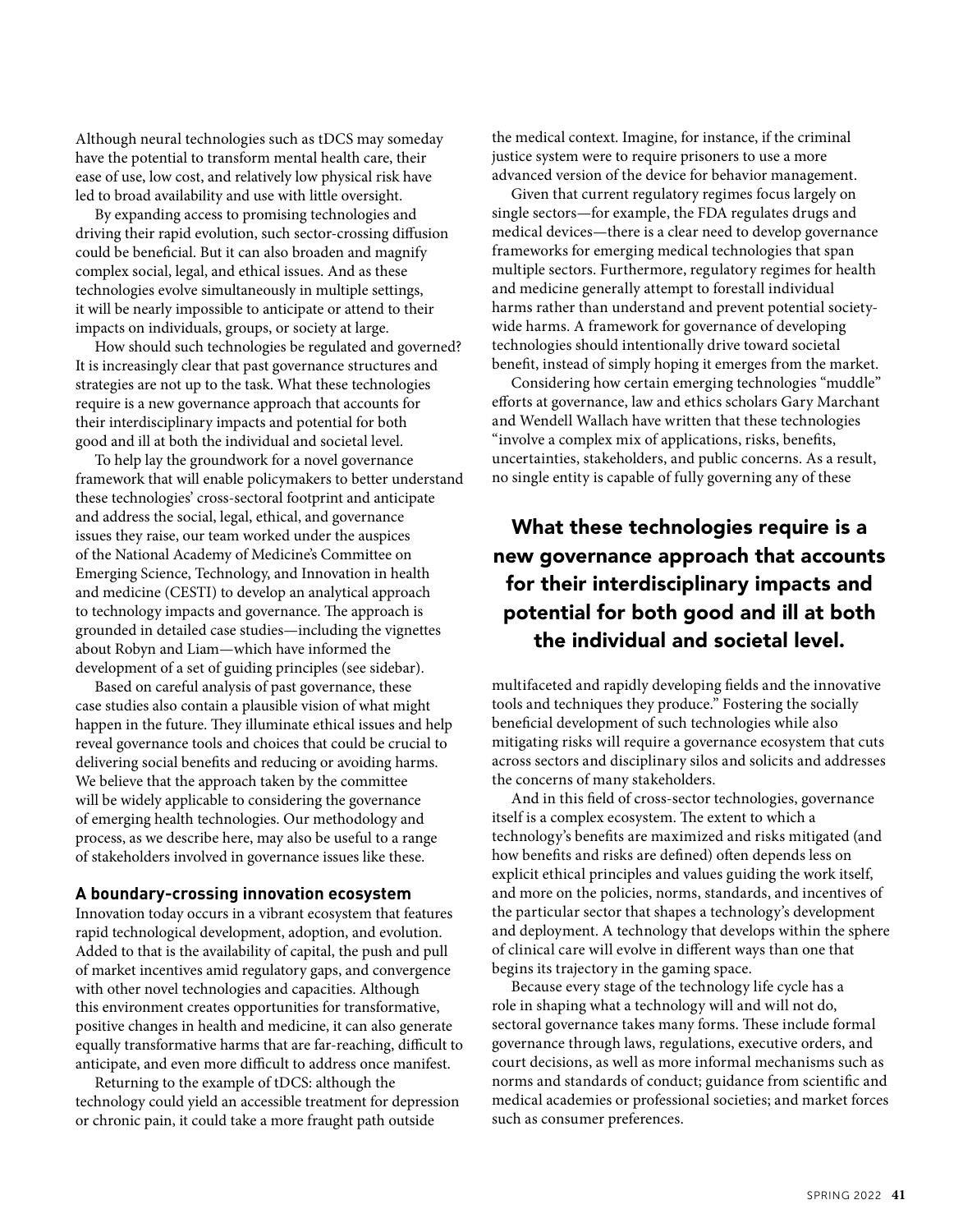#### **Translating ethics to action**

Building a novel governance framework that is up to the task of working in the fast-paced health and medicine innovation ecosystem requires a deeply interdisciplinary approach. The members of CESTI were intentionally selected to represent a broad array of sectors and interests within the technology ecosystem, including academic scientists and technologists, clinicians, bioethicists, and social scientists. Also included were technology investors and others from industry, who are frequently left out of such conversations due to conflicts of interest but offer critical insights regarding the values and incentives that drive and shape innovation.

The case study approach utilized by the committee is drawn from work one of us (Mathews) has done on developing analytic frameworks for emerging technologies. It is based largely on a set of features identified by the US Office of Technology Assessment in 1993 as common across many of the reports produced by the office, supplemented with the explicit consideration of ethical issues raised by the technology, the social goals of the research, and public engagement. The studies are designed so that reading several of them provides a bird's eye view of a technology in context. By revealing the myriad factors and interactions that shape the evolution and translation of these new technologies, the case studies can help us envision the elements of a cross-sectoral governance framework.

The committee selected three technologies to explore using the case study approach, each of which has a track record of governance as well as an anticipated trajectory of further evolution. The three technologies are tDCS, telemedicine, and regenerative medicine. Typical of the three is tDCS: although it has been studied in humans since at least the mid-1960s, improvements in microprocessors and batteries over the past ten years have coincided with a nearly tenfold increase in scholarly publications mentioning tDCS. The technology is expected to continue improving and evolving as domestic and international research programs reveal more about the brain and enabling technologies are further developed.

Likewise, over the past decade and particularly during the COVID-19 pandemic, interest in telemedicine has risen dramatically without clear guidelines for equitable use. This lack of guidance has persisted despite historical evidence that the expansion of telemedicine may be more likely to benefit those with privilege than those most in need.

Of the three technologies, regenerative medicine is unique in that it is a cellular technology focused on repairing or replacing damaged tissue and raises questions not only of financial access, but also biological access, since most of what researchers know in this field is based on the cells and genomes of people of European descent. Nonetheless, like the other two technologies, regenerative medicine has escaped the confines and regulatory structures of traditional academic research and clinical medicine, creating challenges that current governance systems are ill-equipped to handle.

#### **Case studies**

Each case study follows the same format. It starts with the technology and a sketch of the role it plays in people's lives today, followed by systematic investigation of the historical context, the status quo, a cross-sectoral footprint analysis, and exploration of ethical issues. The final section uses a scenario-based visioning exercise to build on the insights of the core case to explore how the technology might evolve and the role it could play in people's lives in the future. To provide a sense of the textured context that emerges from these case studies, we'll walk through the format using examples from tDCS.

All case studies begin with two short vignettes, like those of Robyn and Liam. Designed to make concrete a subset of the ethical issues raised by the case, the vignettes place the technology in realistic life stories so that the perspectives of individual stakeholders are an intrinsic part of each study.

The second section includes a brief introduction to the technology and an examination of its historical context, highlighting key scientific antecedents and ethics touchstones. For example, for any discussion of contemporary neurotechnologies such as tDCS, understanding the problematic history of psychosurgery is important. Thousands of vulnerable patients suffered significant harm, often in ways that reflected the sexism and racism of the broader society. The tDCS case study explains that in the 1960s, "reports that psychosurgery was being done not only on those with psychiatric disease (most of whom were women), but also on the young, including African American children," led Congress, the NIH, and the American Psychiatric Association to prepare a series of hearings, guidelines, and reports.

The case study's third section explores the status quo: identifying key questions surrounding the technology, outlining the current active areas of research, and highlighting available applications or products. Research results about the application of tDCS vary considerably across a wide range of study questions, including those related to learning and those related to physical performance, depression, and beyond, with some studies demonstrating modest effect and others demonstrating negligible or negative effects. Although there is some limited clinical use for treatment of major depression and chronic pain, only a few federal health authorities, such as in Australia and Singapore, have issued any level of device approval.

To systematically explore the footprint of a technology and how sectoral governance has shaped it, the fourth section of each case study is devoted to an extensive crosssectoral analysis of how academia, health care, government, the private sector, and volunteers and consumers are engaged in its development. This analysis is broken down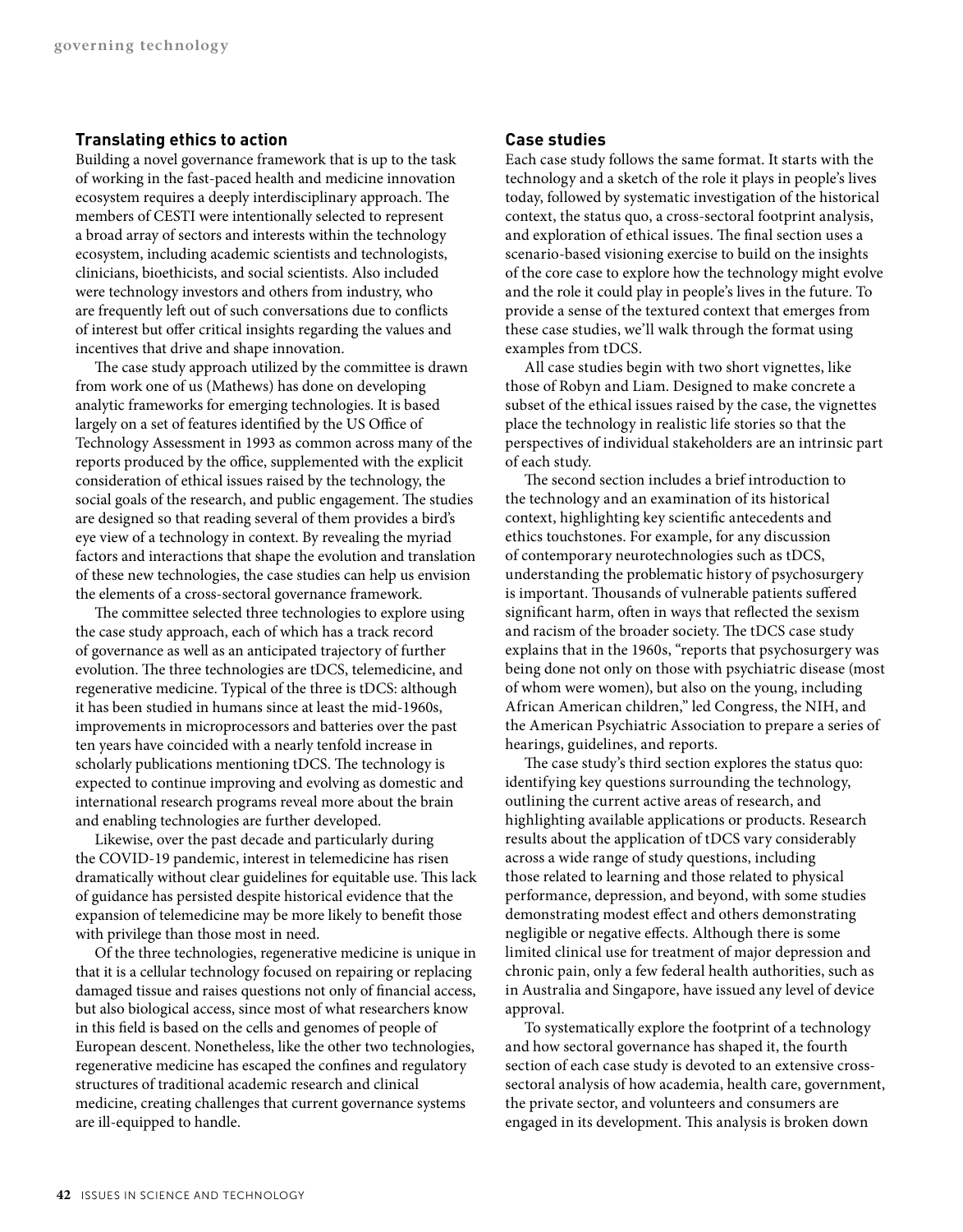into domains including science and technology; governance and enforcement; affordability and reimbursement; private companies; and social and ethical considerations. Although there is some overlap among the delineations of sectors and domains, this analysis has proven to be very revealing.

A broad array of governance mechanisms shapes the use of tDCS. These involve traditional regulators, such as the FDA, Consumer Product Safety Commission, and Federal Trade Commission, as well as professional societies and market forces. Particularly surprising to the committee was the way the current business models for tDCS devices affected the availability of venture capital for industry. Investors are somewhat reluctant to put money in commercial tDCS devices, in part because of difficulties with intellectual property in this space, but also because the device is likely to be a one-time purchase rather than a subscription involving regular payments—and there is already evidence that purchasers get bored quickly and abandon the contraption. Among the lessons learned from this observation is that commercial drivers can shape the development pathway of a technology even in the absence of

#### **Pressure-testing future scenarios**

The last section of each case study consists of a proactive and anticipatory visioning narrative designed to consider the future development of the technology, its applications, and its impacts on society. These narratives are the culmination of a visioning exercise in which committee members contributed their insights and expertise. To describe the environment or larger context within which an emerging technology is deployed, each narrative is constructed from the point of view of a relevant stakeholder—a family caregiver, health care worker, or businessperson, to name a few—giving a perspective of how the technology may evolve over the next 10 to 15 years. Ultimately, each visioning narrative should "pressure-test" the governance framework by investigating the questions: *Does the governance framework account for a range of plausible future scenarios; and if not, what needs to change?*

The visioning narrative for tDCS is written from the point of view of a fictional senior human resources executive at a software company in 2030, where use of tDCS in the workplace is as ubiquitous as the iPhone is today and "as unimaginable as the iPhone was in the 1990s," writes the

### By revealing the myriad factors and interactions that shape the evolution and translation of these new technologies, the case studies can help us envision the elements of a cross-sectoral governance framework.

efficacy data. We also learned that there has been significant interest from the military in using tDCS for performance enhancement.

Next, to better understand what is morally at stake with these emerging technologies, case studies include a broad list of ethical and societal implications highlighted by the technology, including whether particular applications raise unique equity concerns. For example, given the history of psychosurgery and its use in ways that reflected societal biases, special attention would be warranted regarding any use of tDCS or other neurotechnologies by law enforcement.

Building on these ethical implications, the next section, labeled "Beyond," broadens the lens to consider the impact of other technologies that may facilitate or boost the technology in question. With tDCS, several brain-computer interface technologies are being developed to reduce tremors in Parkinson's disease and enhance stroke recovery. Meanwhile, commercial developers are combining machine learning tools with measurements of users' computer interactions to obtain digital proxies for their cognitive and emotional states. The combination of such capacities could catapult neurotechnologies into even more settings and applications, such as education and security, raising additional significant legal, ethical, and social questions.

executive. In the narrative, small brain-computer interfaces (BCIs) are used widely in medical care but have also become common as tools for better concentration, memory, and collaboration. The executive's company has given the devices to more than 90% of employees. Noting that the devices significantly increased collaboration, the executive finds that they also raised questions about work-life balance. For example, "How does one separate personal thoughts from professional thoughts?" the executive wonders, before explaining that "we completely revamped the data governance around company owned BCIs after a foreign entity attempted to hack our chief financial officer's device."

Given the inherent uncertainties associated with the development trajectory of any emerging technology, the goal of this visioning exercise is not to accurately predict the future, but instead to create a plausible future scenario that surfaces latent ethical, legal, and regulatory tensions associated with the technology's widespread use. In the visioning narrative above, those questions concern workplace applications, autonomy, privacy, and complex international security risks. Seeing these possibilities evolving in realistic scenarios encourages the exploration of a range of risks, opportunities, unintended consequences, and use contexts, enabling policymakers to set directions for governance.

Continued on page 46  $\rightarrow$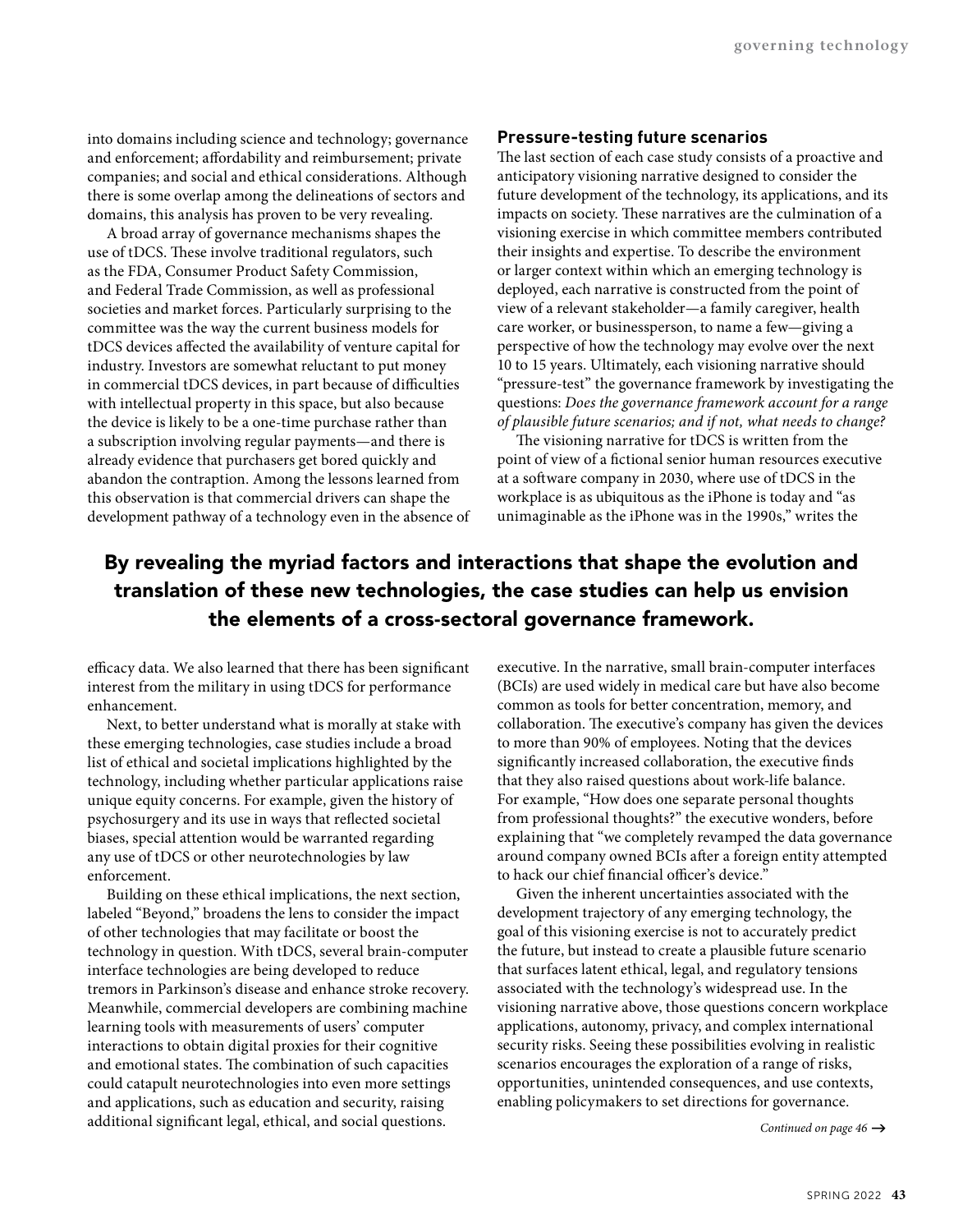## Principles for the Governance of Emerging Technologies

Although there is a robust and growing literature on the ethics and governance of artificial intelligence, and another regarding gene editing technology, less has been said about the ethical principles that should guide the governance of emerging technologies in general.

To meet this need, the National Academy of Medicine's Committee on Emerging Science, Technology, and Innovation (CESTI) has taken a three-pronged approach that draws on cross-sectoral analyses of technological case studies, forward-looking visioning exercises, and a systematic ethical analysis. By examining these elements and identifying their points of convergence and divergence, CESTI has produced a set of ethical principles for the governance of emerging technologies that lays the groundwork for the translation of those ethical principles into policy decisions.

The CESTI principles are organized into three tiers: At the highest, most abstract level are ethics principles derived from the philosophical and bioethics literature. The middle tier includes more specific policy and governance goals, which are both procedural (speaking to how emerging technologies should be governed) and substantive (what that governance should achieve). The bottom tier, which remains a work in progress, consists of specific governance and policy tools that can be used to achieve those goals.

While the ethics principles in the top tier are more or less universal, the middle and bottom tiers were developed through conversation with the sectoral case analyses and the visioning exercises.

The topmost tier contains principles including justice, autonomy, fairness, collective good, and individual good. These principles derive from justice, autonomy, and beneficence, the three principles of biomedical ethics developed in the Belmont Report, a canonical text in the field of bioethics; we also reviewed consensus ethical principles and values that have been articulated for artificial intelligence and machine learning. CESTI has refined the content of these principles to be directly relevant to the governance of emerging technologies, acknowledging that a focus on discrete individual harms is insufficient given the reach and impact of these technologies.

Justice, in the CESTI principles, refers to equity between groups faced with structural and systemic inequalities, a fair distribution of risks and benefits of technologies, and considerations about intergenerational justice, such as how decisions made now will affect future generations. Fairness refers to fair procedures for the creation of governance structures that are grounded in a view that all human beings are of equal moral worth, and may also reflect predictability and consistency, as well as transparency and accountability. Autonomy requires respect for individual

decisionmaking, liberty, and selfdetermination. Individual good requires that an emerging technology benefits individual users of that technology, and collective good requires the recognition that technologies have societal-level impacts (both benefits and harms) that are not captured by an exclusive focus on individuals.

After reflecting on these top-tier principles and learning lessons from the case studies, the committee articulated the policy and governance goals in the middle tier. This level identified 16 goals for governance that would be necessary for a system to uphold the top-level ethics principles. For instance, in the tDCS case, the committee recognized the challenge of governing technologies that have direct-to-consumer markets and do-ityourself users that bypass most research oversight and federal regulation. To address this challenge, one goal, in the service of collective good and individual good, is ensuring that governance systems across sectors, including the private sector, are committed to quality science and an evidence base.

The development of the third tier of CESTI's translational approach, which considers governance tools and levers to achieve these goals, will be part of the work of the NAM consensus study that is taking up the CESTI mantle in 2022. With these principles to guide their work, the consensus study will have the groundwork necessary to ensure that the governance structures and frameworks they propose are firmly rooted in core ethical principles and values.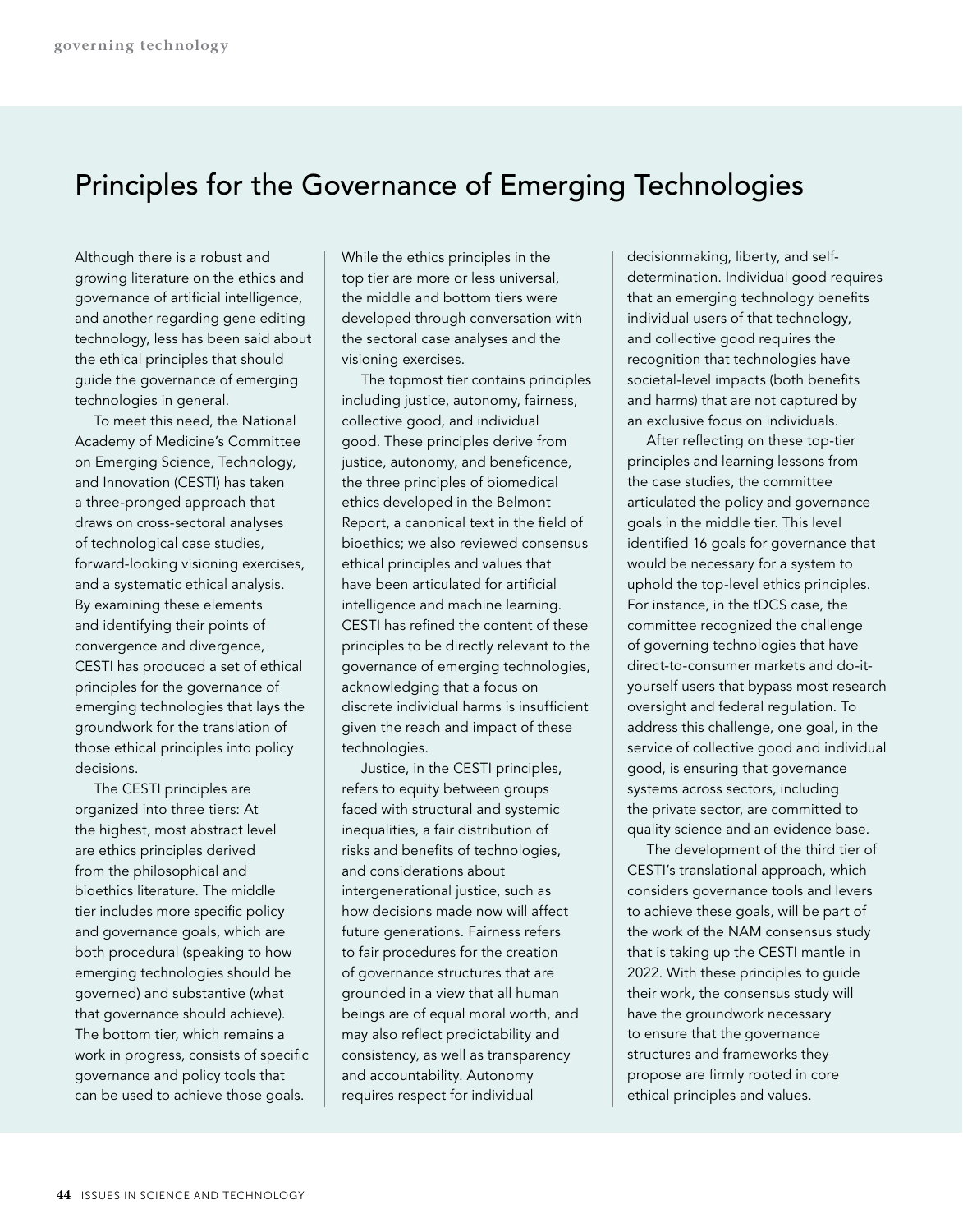#### **CESTI'S PRINCIPLES FOR THE GOVERNANCE OF EMERGING TECHNOLOGIES**



*The principles and the figure above were developed with CESTI's working group on Principles and Commitments: R. Alta Charo, I. Glenn Cohen, Jeffrey Kahn, Jennifer Kuzma, Gary Marchant, Prem Natarajan, Catherine Novelli, Kaushik Sunder Rajan, Jenny Reardon, and Keith Wailoo.*